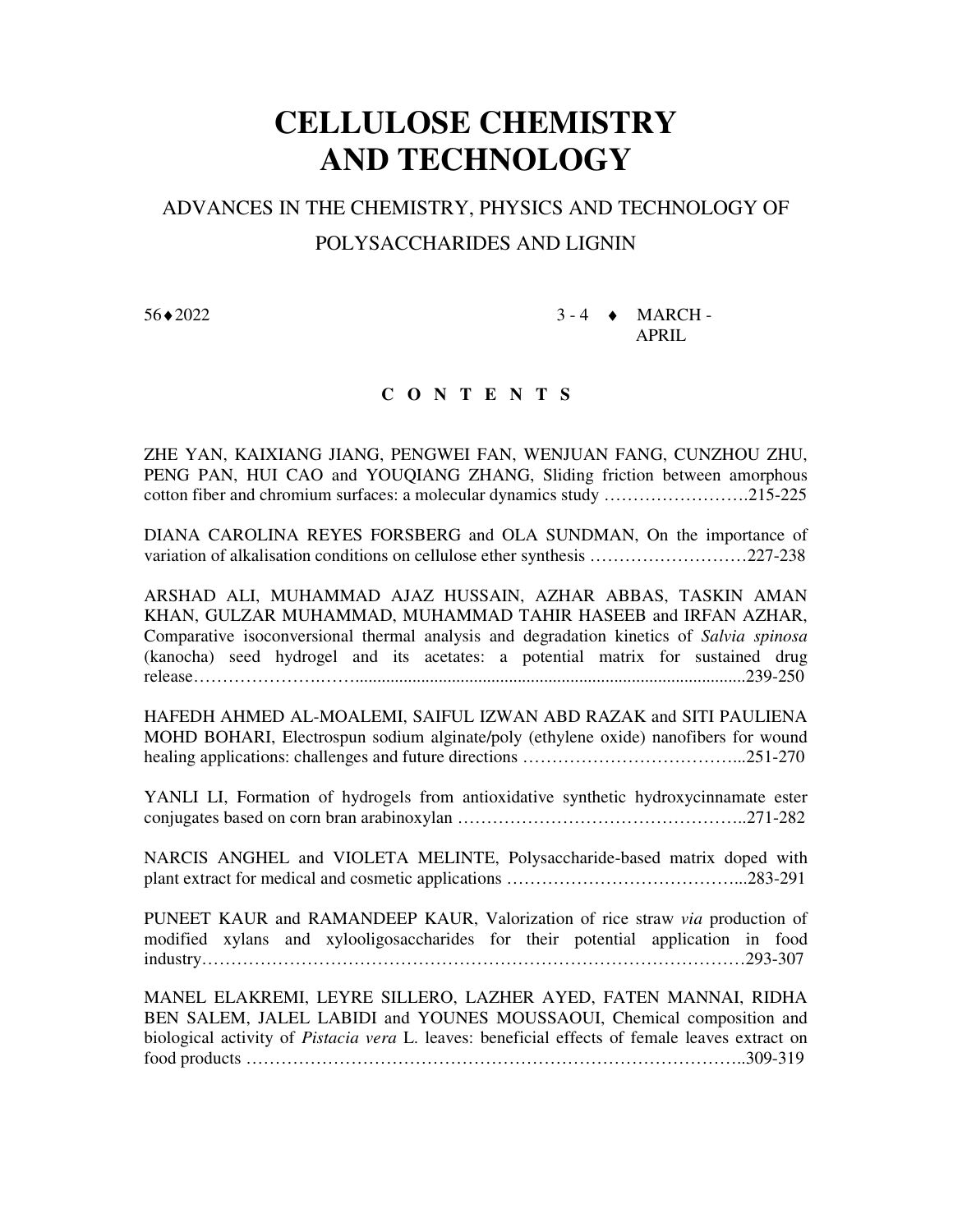MISBAH GHAZANFAR, MUHAMMAD IRFAN, HAFIZ ABDULLAH SHAKIR, MUHAMMAD KHAN, MUHAMMAD NADEEM and IRFAN AHMAD, Cellulase production optimization by *Bacillus aerius* through response surface methodology in submerged fermentation ……………………………………………………………….321-330

S. SILVIANA and AFRIZA NI'MATUS SA'ADAH, Mechanical and thermal properties of bacterial cellulose reinforced with bamboo microfibrillated cellulose and plasticized with epoxidized waste cooking oil …………………………………………………………..331-339

MARINA ZAMBONATO FARINA, KETLIN CRISTINE BATISTA MANCINELLI, ANA PAULA TESTA PEZZIN and DENISE ABATTI KASPER SILVA, A new peach palm fiber mat for polyurethane matrix composites: behavior to UV-accelerated weathering …...341-352

DJAMILA ZIOUI, LAMINE AOUDJIT, HANENE ABURIDEH and ZAHIA TIGRINE, Elaboration and characterization of organic membranes: effect of polymer blending on competitive transport of metal ions ……………………………………………………353-359

JAVAD MOKHTARI and MOTAHAREH KANAFCHIAN, Cellulose/wollastonite based green membranes using rice straw: fabrication and characterization ………………….361-370

RAGAB E. ABOUZEID, AMAL H. ABD EL-KADER, AHMED SALAMA, TAMER Y. A. FAHMY and MOHAMED EL-SAKHAWY, Preparation and properties of novel biocompatible pectin/silica calcium phosphate hybrids ……………………………….371-378

VALENTINA RADIĆ SELEŠ, IRENA BATES, IVANA PLAZONIĆ, MAJA RUDOLF and IGOR ZJAKIĆ, Chemical and mechanical print stability of substrates containing alternative non-wood fibres ………………………………………………………………………..379-389

RASHA H. AHMED, WAFIKA N. WAHBA, RAGAB E. ABOUZEID and KORANY A. ALI, Evaluation of starch and cellulose based consolidation materials on the mechanical properties of papyrus ………………………………………………………………….391- 401

SAFIRA M. BARROS , REBECCA S. ANDRADE, DEISE TORRES, BRUNA G. CHIARI-ANDRÈO, GABRIELA B. R. VELOSO, CRISTINA GONZALEZ and MIGUEL IGLESIAS, Eco-friendly technology for reactive dyeing of cationized fabrics: protic ionic liquids as innovative media ………………………………………………………………………403- 425

AIDA FEKAOUNI, GHANIA HENINI and YKHLEF LAIDANI, Evaluation of *Opuntia ficus indica* as an economic adsorbent for anionic Red Bemacid dye from aqueous solution…………………………………………………………………………………427-442

POLLOB GHOSH, SOMA SAHA, RATON KUMAR BISHWAS, SUBARNA KARMAKER and TAPAN KUMAR SAHA, Adsorption of amaranth onto natural peanut husk and cationic surfactant-modified peanut husk from aqueous solution: kinetic, isotherm and thermodynamic analyses …………………………………………………………..443-460

NGUYEN THANH TUNG, NGUYEN TRUNG DUC, PHAM THI THU HA, LE DUC GIANG, HOANG THI VAN AN and NINH THE SON, A novel rice straw–butyl acrylate graft copolymer: synthesis and adsorption study for oil spill cleanup from seawater …461-470